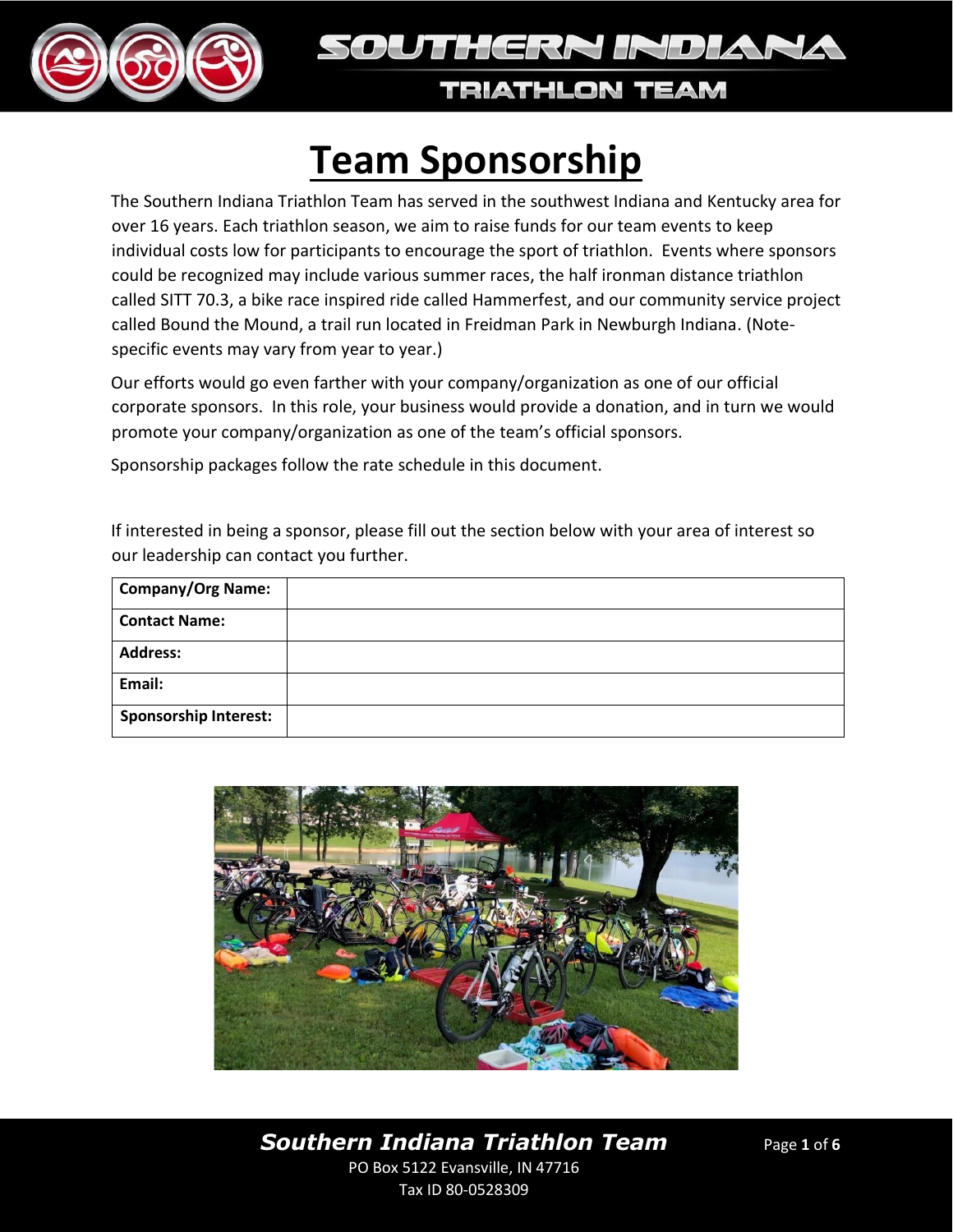

## SOUTHERN INDIANA

#### **TRIATHLON TEAM**

## **Team Uniform Sponsorship**



| <b>Item</b>      | Cost   | Description (Sponsorship limited to space availability on jersey)                                                                                                      |
|------------------|--------|------------------------------------------------------------------------------------------------------------------------------------------------------------------------|
| Team<br>Uniform: | \$500  | Small logo on Race Uniform (approx. 3 in <sup>2</sup> )                                                                                                                |
|                  | \$750  | Medium logo on Race Uniform (approx.6 in <sup>2</sup> )                                                                                                                |
|                  | \$1000 | Large logo on Race Uniform (approx.9 in <sup>2</sup> )<br>(Single sponsorship with priority to the All-Event Team Sponsor, if there is<br>one in the sponsorship year) |

- Payment required prior to March  $1<sup>st</sup>$  of sponsorship year\* to ensure inclusion on the team uniform sales.
- Logo will be printed on jerseys purchased by team members during the season sponsored through December 31<sup>st</sup> of the sponsored year. Team members are not required to purchase a uniform so no guarantee is made as to how many will be sold each year.
- The Southern Indiana Triathlon Team reserves the right to determine location and color of logo. All reasonable efforts will be made to maintain the standard logo formats of the sponsor logo.
- Southern Indiana Triathlon Team will not engage in negotiations which seek to prevent the sponsorship by other sponsors. Exclusive sponsorships are against SITT policy.
- Southern Indiana Triathlon Team reserves the right to refuse a sponsorship agreement for any reason determined by the Southern Indiana Triathlon Team Board. An example would be a potential sponsor who is discriminatory against protected groups, political in nature, or who promotes a subject, idea, or activity contrary to the goals of the Southern Indiana Triathlon Team.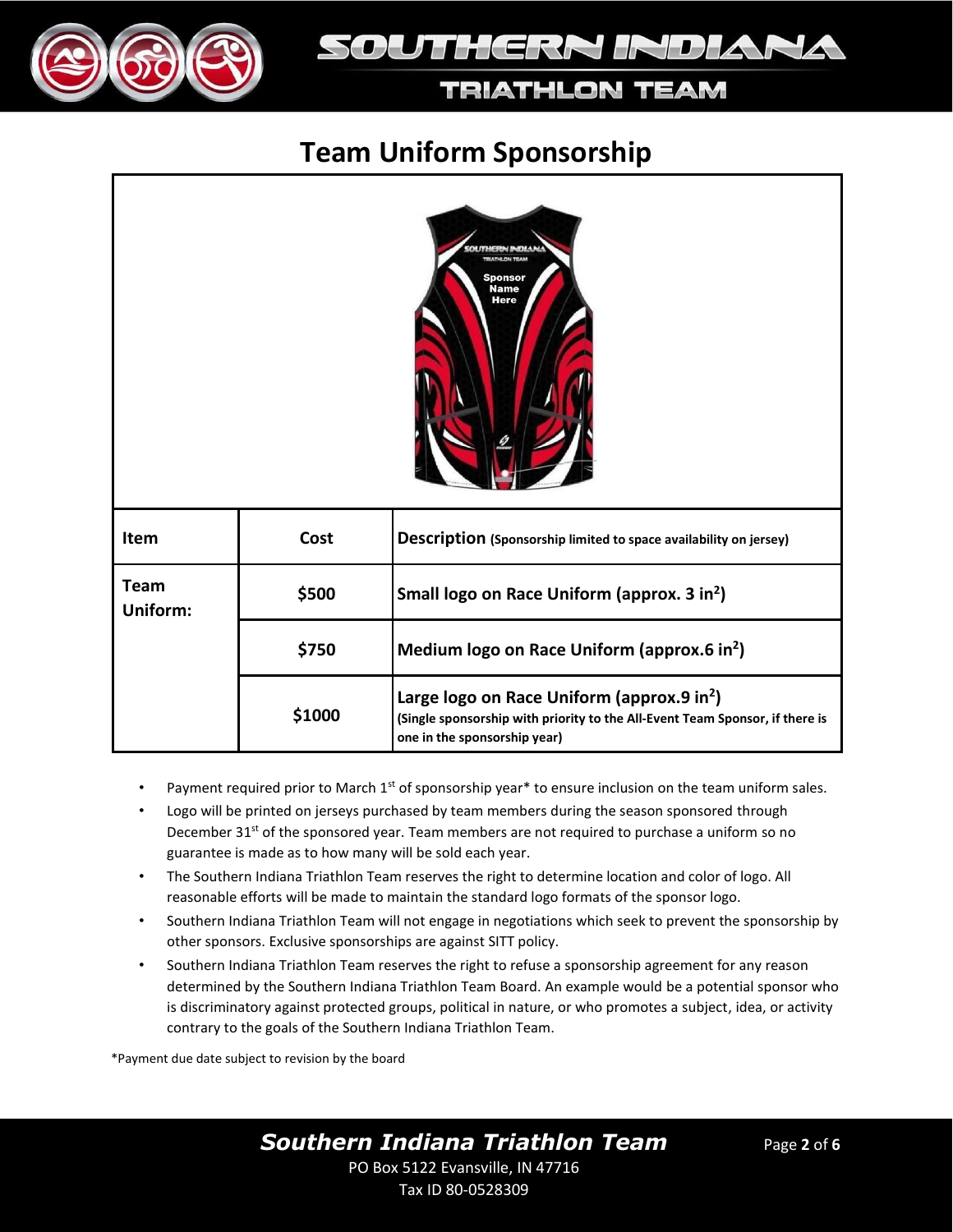

## SOUTHERN INDIANA

### **TRIATHLON TEAM**

## **Team Race/Event Sponsorship**

| Item                                                                       | Cost  | <b>Description</b>                                                                                                                                                                     |
|----------------------------------------------------------------------------|-------|----------------------------------------------------------------------------------------------------------------------------------------------------------------------------------------|
| Participation<br>Item<br><b>Averages</b><br>Approx. 50-100<br>participants | \$250 | Small logo on Team Shirt (approx. 3 in <sup>2</sup> )                                                                                                                                  |
|                                                                            | \$500 | Medium logo on Team Shirt (approx. 6 in <sup>2</sup> )                                                                                                                                 |
|                                                                            | \$750 | Large logo on Team Shirt (approx. 9 in <sup>2</sup> )                                                                                                                                  |
|                                                                            | \$500 | <b>Swim Cap Logo</b> - One side is reserved for Southern Indiana<br>Triathlon Team Logo. The other side will have the sponsors Logo.<br>(Single Sponsor Only. Subject to availability) |

- Payment required prior to May 1<sup>st</sup> of sponsorship year\*. Non-Refundable.
- Type of team event/race may vary year to year. If a donation is desired to be used for a specific race (ie 70.3), then sponsor should discuss with current year board to be sure that event is planned for the sponsor year.
- Subject to cancelation due to weather, venue cancelation, etc. The Southern Indiana Triathlon Team benefits greatly from events taking place without cancelation. Every reasonable effort will be made to ensure events take place as planned.
- The Southern Indiana Triathlon Team reserves the right to determine location and color of logo. All reasonable efforts will be made to maintain the standard logo formats of the sponsor logo.
- Southern Indiana Triathlon Team will not engage in negotiations which seek to prevent the sponsorship by other sponsors. Exclusive sponsorships are against SITT policy.
- Southern Indiana Triathlon Team reserves the right to refuse a sponsorship agreement for any reason determined by the Southern Indiana Triathlon Team Board. An example would be a potential sponsor who is discriminatory against protected groups, political in nature, or who promotes a subject, idea, or activity contrary to the goals of the Southern Indiana Triathlon Team.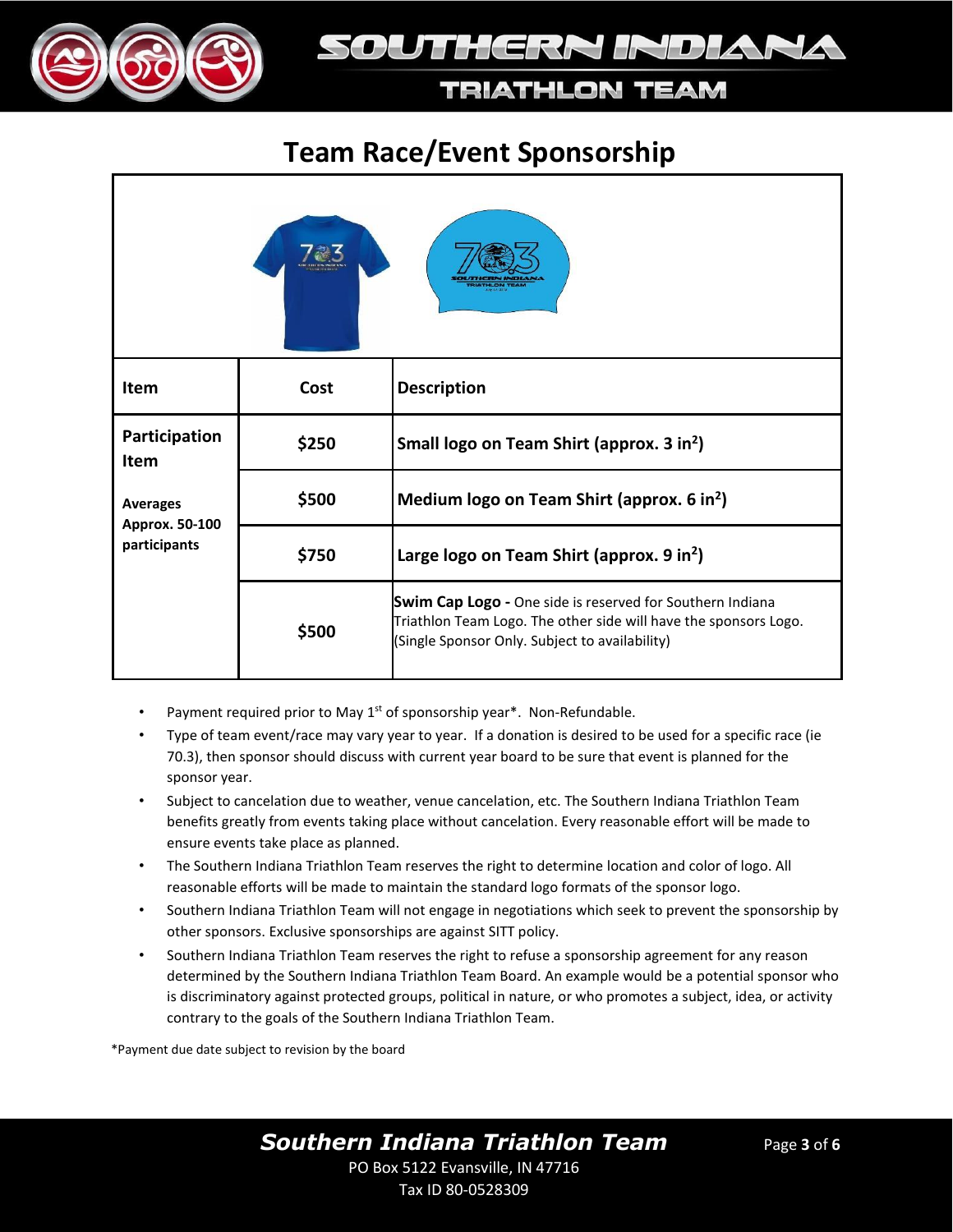



## **All Event Team Sponsorship**



|  | lvear                                                                                   |
|--|-----------------------------------------------------------------------------------------|
|  | - Banner/sign with logo displayed at current year events (no smaller<br>than 18x 24 in) |
|  | -Logo displayed on Sitt/WildApricot Donation page<br>(sitt.wildapricot.org)             |

- Payment required prior to February  $1<sup>st</sup>$  of sponsorship year\* to ensure inclusion on team uniform sales and race events. If sponsorship is established after the cutoff day for any item, the sponsorship item will be rolled to the next sponsorship year. For instance, if the team sponsorship is established after a particular race, the company/org logo will be placed on the following year's race shirt.
- Payment Non-Refundable
- Events subject to cancelation due to weather, venue cancelation, etc. The Southern Indiana Triathlon Team benefits greatly from events taking place without cancelation. Every reasonable effort will be made to ensure events take place as planned.
- Logo will only be printed on team uniforms purchased by team members during the sponsorship calendar year.
- The Southern Indiana Triathlon Team reserves the right to determine location and color of logo. All reasonable efforts will be made to maintain the standard logo formats of the sponsor logo.
- Southern Indiana Triathlon Team will not engage in negotiations which seek to prevent the sponsorship by other sponsors. Exclusive sponsorships are against SITT policy.
- Southern Indiana Triathlon Team reserves the right to refuse a sponsorship agreement for any reason determined by the Southern Indiana Triathlon Team Board. An example would be a potential sponsor who is discriminatory against protected groups, political in nature, or who promotes a subject, idea, or activity contrary to the goals of the Southern Indiana Triathlon Team.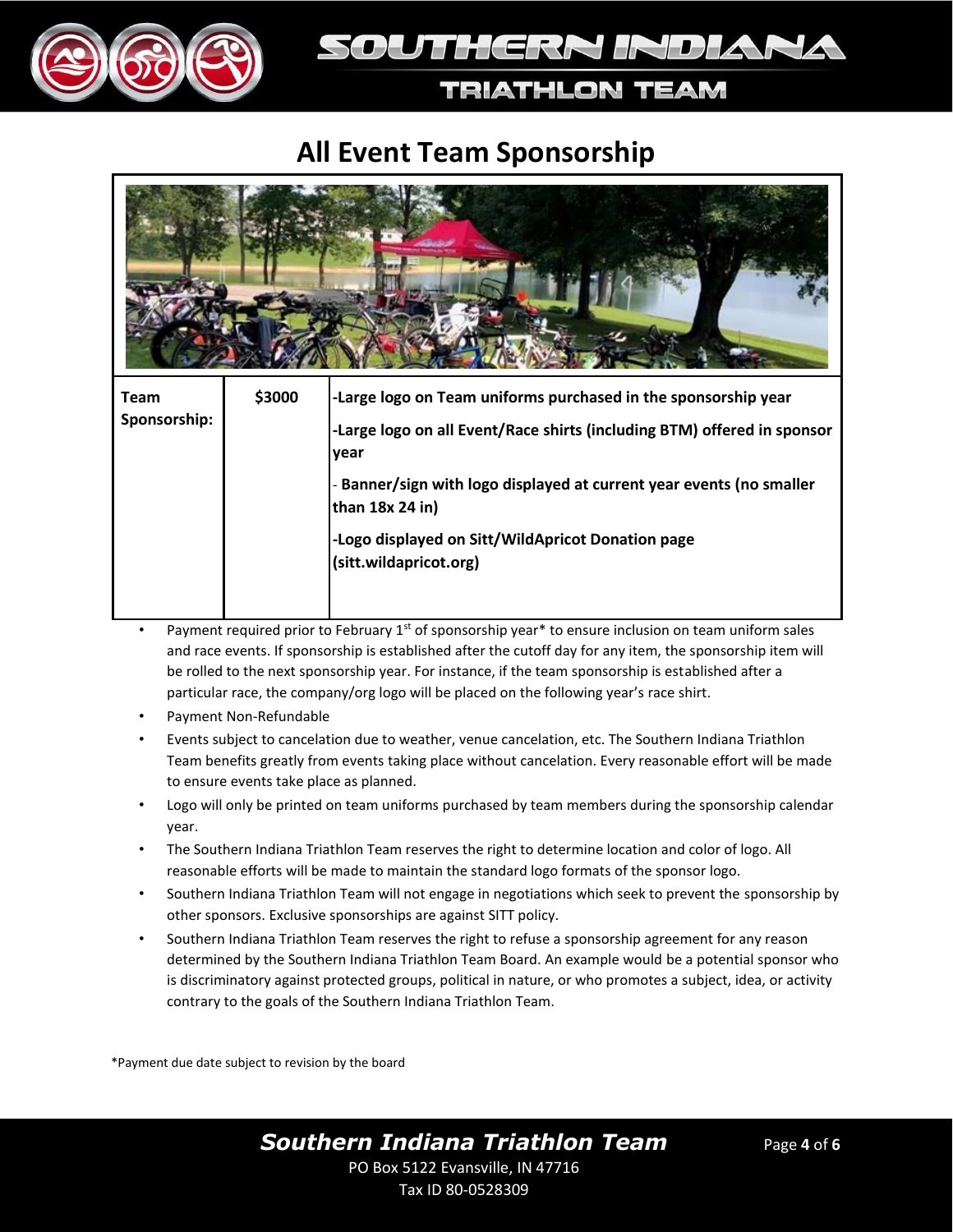



## **Bound the Mound Trail Run Sponsorship**

| ෧෬෧                               |       |                                                                                                                        |  |  |
|-----------------------------------|-------|------------------------------------------------------------------------------------------------------------------------|--|--|
| <b>Bound the Mound</b>            | \$250 | <b>Small Logo on Finisher Medal Ribbon</b><br>(Single Sponsor Only. Subject to availability)                           |  |  |
| $^{\sim}$ 100-200<br>participants | \$250 | Small logo on back of BTM Apparel (approx. 3 in <sup>2</sup> )                                                         |  |  |
|                                   | \$500 | Medium logo on back of BTM Apparel (approx. 6 in <sup>2</sup> )                                                        |  |  |
|                                   | \$750 | Large logo on back of BTM Apparel (approx. 9 in <sup>2</sup> )<br>(Sponsorship limited to space availability on shirt) |  |  |

- Payment required prior to August  $1<sup>st</sup>$  of sponsorship year\*. Non-Refundable.
- Subject to cancelation due to weather, venue cancelation, etc. The Southern Indiana Triathlon Team benefits greatly from events taking place without cancelation. Every reasonable effort will be made to ensure events take place as planned.
- The Southern Indiana Triathlon Team reserves the right to determine location and color of logo. All reasonable efforts will be made to maintain the standard logo formats of the sponsor logo.
- Southern Indiana Triathlon Team will not engage in negotiations which seek to prevent the sponsorship by other sponsors. Exclusive sponsorships are against SITT policy.
- Southern Indiana Triathlon Team reserves the right to refuse a sponsorship agreement for any reason determined by the Southern Indiana Triathlon Team Board. An example would be a potential sponsor who is discriminatory against protected groups, political in nature, or who promotes a subject, idea, or activity contrary to the goals of the Southern Indiana Triathlon Team.